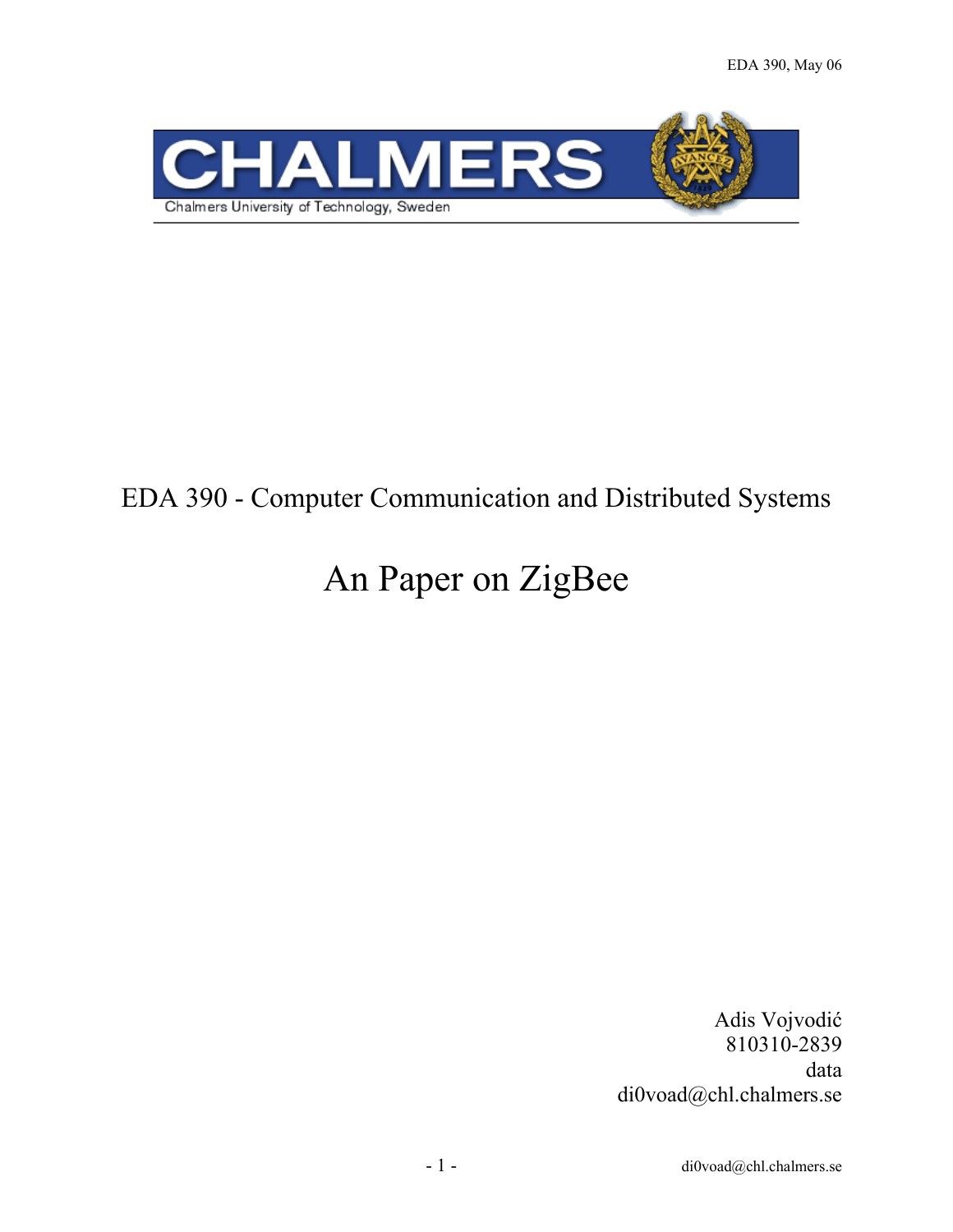# **1. Introduction**

There are a multitude of standards that address mid to high data rates for voice, PC LANs, video, etc. and until recently there has not been a wireless network standard that meets the unique needs of devices such as sensors and control devices. Sensors and control devices which are mostly used in industry and home distinguish themselves with low data rates and in needs of very low energy consumption. There is multitude of proprietary wireless systems manufactured today which meet these requirements but they create significant interoperability problems with each other and with newer technologies. What is needed, is a standards-based wireless technology having the performance characteristics that closely meet the requirements for reliability, security, low power and low cost.

| Feature(s)    | IEEE 802.11b                            | Bluetooth                      | ZigBee                                            |
|---------------|-----------------------------------------|--------------------------------|---------------------------------------------------|
| Power Profile | <b>Hours</b>                            | Days:                          | Years                                             |
| Complexity    | Very Complex                            | Complex                        | Simple                                            |
| Nodes/Master  | 32                                      |                                | 64000                                             |
| Latency       | <b>Enumeration upto 3 seconds</b>       | Enumeration upto 10<br>seconds | <b>Enumeration 30ms</b>                           |
| Range         | 100 <sub>m</sub>                        | 10 <sub>m</sub>                | 70m-300m                                          |
| Extendability | Roaming possible                        | No.                            | <b>YES</b>                                        |
| Data Rate     | 11Mbps                                  | 1Mbps                          | 250Kbps                                           |
| Security      | Authentication Service Set<br>ID (SSID) | 64 bit, 128 bit                | 128 bit AES and Application<br>Layer user defined |

Fig. 1 - Comparison of key features of complementary wireless technologies

A standard has been developed for such wireless applications by the IEEE [1]: "The IEEE 802.15 Task Group 4 is chartered to investigate a low data rate solution with multi-month to multi-year battery life and very low complexity. It is intended to operate in an unlicensed, international frequency band". The scope of the task group is to define the physical layer (PHY) and the media access controller (MAC). A graphical representation of the areas of responsibility between the IEEE standard, the ZigBee™ Alliance [2], and the User is presented in Figure 1.



Fig. 2 - IEEE 802.15.4 Stack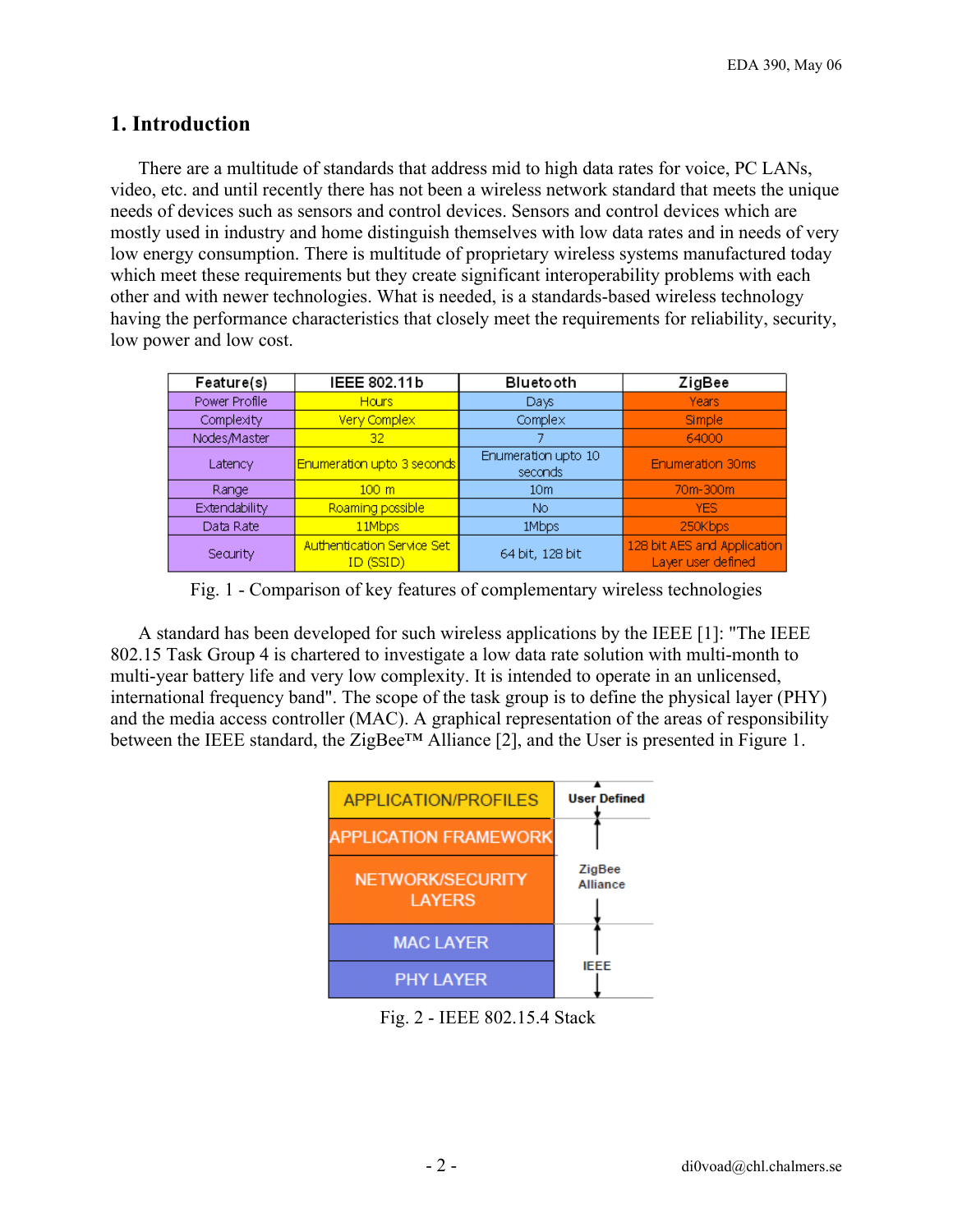Since low total system cost is a main issue in industrial and home wireless applications, a highly integrated single-chip approach is the preferred solution of semiconductor manufacturers developing IEEE 802.15.4 compliant transceivers. The IEEE standard at the PHY is the significant factor in determining the RF architecture and topology of ZigBee enabled transceivers.

For these optimized short-range wireless solutions, the other key element above the Physical and MAC Layer is the Network/Security Layers for sensor and control integration. The ZigBee group which is a non-profit industry consortium was organized to define and set the typical solutions for these layers for star, mesh, and cluster tree topologies. The performance of these networks will complement the IEEE standard while meeting the requirements for low complexity and low power.

This paper will describe the characteristics of the IEEE 802.15.4 standard, RF design, ZigBee network topologies, application development procedure and some ZigBee applications will be presented. The name "ZigBee" is derived from the erratic zigging patterns many bees make between flowers when collecting pollen which can be said that connections in fully wireless environments look like.

# **2. IEEE 802.15.4 OVERVIEW**

The IEEE 802.15.4 standard is optimized for low duty-cycle applications and low power consumption. It defines two physical layers (PHYs) representing three license-free frequency bands that include sixteen channels at 2.4 GHz (250 kbps maximum data rate), ten channels at 902 to 928 MHz (40 kbps), and one channel at 868 to 870 MHz (20 kbps). The 2.4 GHz band operates worldwide while the sub-1 GHz band operates in North America, Europe, and Australia/New Zealand.



Fig. 3 - Operating frequency bands

Both PHYs use Direct Sequence Spread Spectrum (DSSS) which allows the analog circuitry to be very simple and very tolerant towards inexpensive implementations. The modulation type in the 2.4 GHz band is O-QPSK with a 32 Pseudo Number code length and an RF bandwidth of 2 MHz. In the sub-1 GHz bands, BPSK modulation is used with a 15 PN-code length and operates in an RF bandwidth of 600 kHz in Europe and 1200 kHz in North America.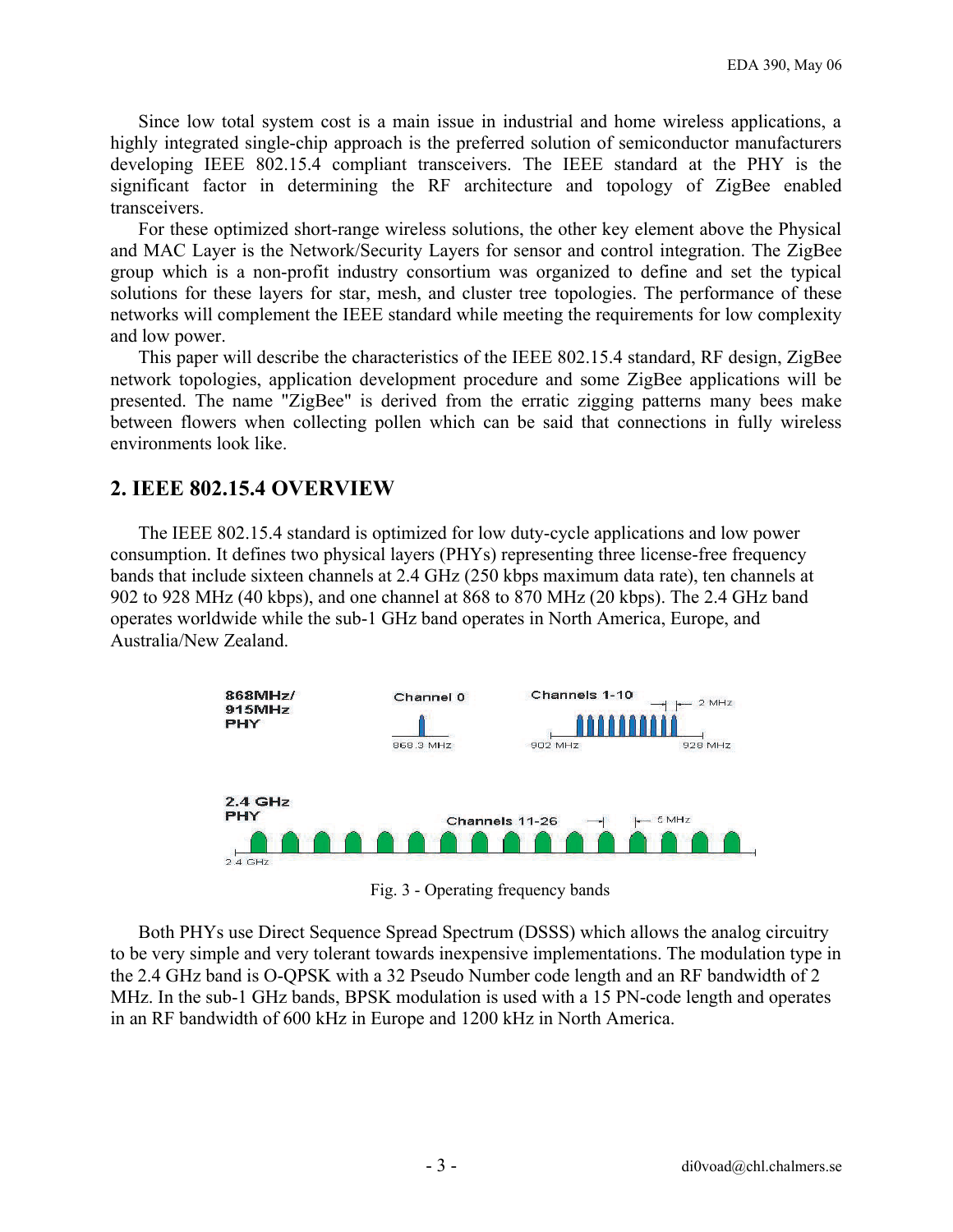## **3. RF DESIGN**

A representative sub-1 GHz transceiver is shown in Fig. 4. The integrated chip contains a 900 MHz physical layer (PHY) and portion of the media access controller (hardware-MAC). The remaining MAC functions (software-MAC) and the application layer are executed on an external microcontroller. All PHY functions are integrated on the chip with minimal external components required for a complete radio. The transmission range varies with the environment all from 10 to 75 meters. Longer range can be obtained with smarter antennas, smart network designs or one can add power amplifiers to the transceiver.



Fig.4 - Sub-1 GHz transceiver block diagram

The analog portion of the receiver converts the desired signal from RF to the digital baseband. Synchronization, despreading and demodulation are done in the digital portion of the receiver. The digital part of the transmitter does the spreading and baseband filtering, whereas the analog part of the transmitter does the modulation and conversion to RF. The choice of the receiver architecture is mainly a compromise of functional performance, power consumption, ease-of-integration, silicon area, and requirement of external components. Both analog receiver and transmitter architectures are direct-conversion "DCR" (or Zero-IF architecture). More on RF design considerations can be found in [3].

# **4. IEEE 802.15.4 PHY/MAC and ZigBee's layers**

The IEEE 802.15.4 PHY layer includes features such as receiver energy detection (ED), link quality indication (LQI) and clear channel assessment (CCA).

The network addressing follows 64-bit IEEE and 16-bit short addressing, supporting over 65,000 nodes per network. The IEEE 802.15.4 MAC sublayer controls the access to the radio channel using unslotted CSMA-CA (Carrier Sense Multiple Access with Collision Avoidance) method. It is also responsible for flow control via acknowledgement and retransmission of data packets, frame validation, and network synchronization as well as support to upper layers for robust link operation. The MAC frame structure has been designed to keep the complexity to a minimum while making the system sufficiently robust for transmissions on a noisy channel.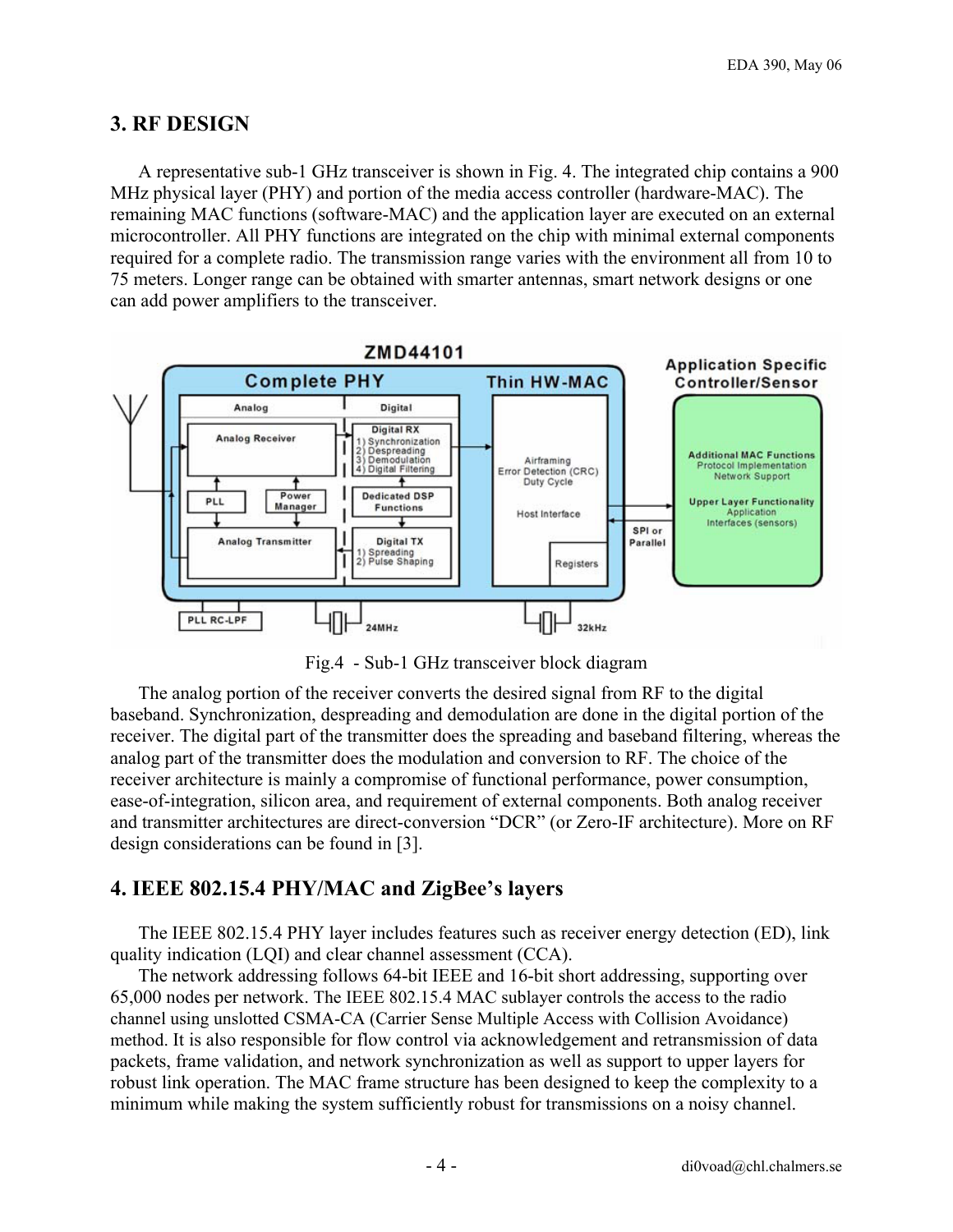The IEEE 802.15.4 MAC defines four frame structures:

- A beacon frame, used by a coordinator to transmit beacons.
- A data frame, used for all transfers of data.
- An acknowledgment frame, used for confirming successful frame reception.
- A MAC command frame, used for handling all MAC peer entity control transfers.



Fig. 5 - Data frame

The LR-WPAN standard allows the superframe structure with beacons for time synchronization, and a guaranteed time slot (GTS) mechanism for high priority communications.

#### MAC Primitives

MAC Data Service

- MCPS-DATA exchange data packets between MAC and PHY
- MCPS-PURGE purge an MSDU from the transaction queue

MAC Management Service

- MLME-ASSOCIATE/DISASSOCIATE network association
- MLME-SYNC / SYNC-LOSS device synchronization
- MLME-SCAN scan radio channels
- MLME- COMM-STATUS communication status
- MLME-GET / -SET– retrieve/set MAC PIB parameters
- MLME-START / BEACON-NOTIFY beacon management
- MLME-POLL beaconless synchronization
- MLME-GTS GTS management
- MLME-RESET request for MLME to perform reset
- MLME-ORPHAN orphan device management
- MLME-RX-ENABLE enabling/disabling of radio system

ZigBee defines the Security in form of MAC layer security that secures MAC command, beacon, and acknowledgment frames. ZigBee may secure messages transmitted over a single hop using secured MAC data frames, but for multi-hop messaging ZigBee relies upon upper layers (such as the NWK layer) for security. The MAC layer uses the Advanced Encryption Standard [4] (AES-128) as its core cryptographic algorithm and describes a variety of security suites that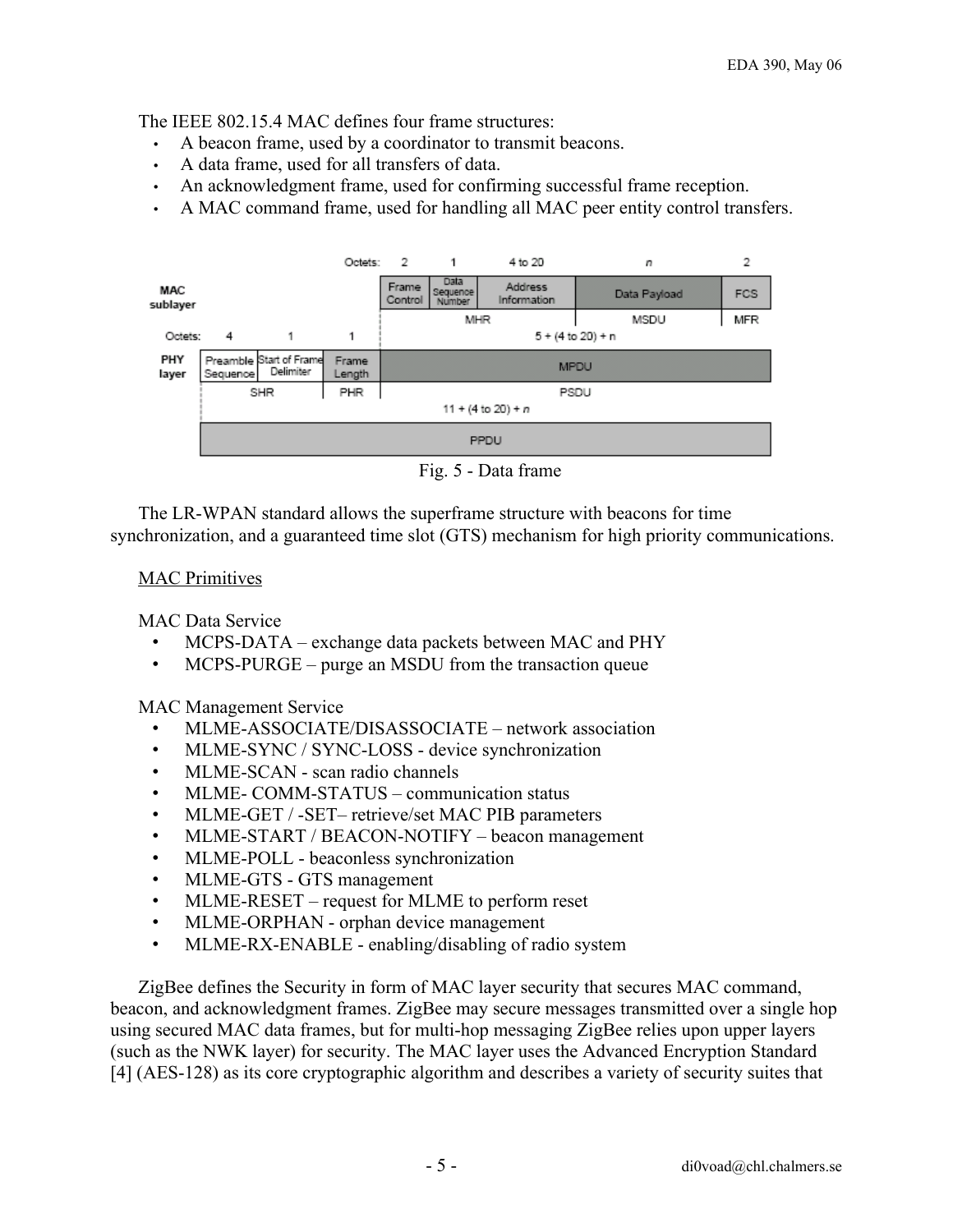use the AES algorithm. These suites can protect the confidentiality, integrity, and authenticity of MAC frames. The NWK layer also makes use of the Advanced Encryption Standard (AES-128).

The responsibilities of the ZigBee Network Layer include starting a network, joining and leaving a network, configuring a newly attached device, addressing, synchronization within a network, security, routing. The protocols build on recent algorithmic research on Ad-hoc Ondemand Distance Vector [5]. Three networking topologies are supported; star, mesh, and cluster tree as shown in Figure 6. Star networks (network + device identifier) are common and provide for very long battery life operation. Mesh, or peer-to-peer, networks (source/destination identifier) enable high levels of reliability and scalability by providing more than one path through the network. Cluster-tree networks utilize a hybrid star/mesh topology that combines the benefits of both for high levels of reliability and support for battery-powered nodes.



Fig. 6 - ZigBee supported network topologies

To provide for low cost implementation options, the ZigBee Physical Device type distinguishes the type of hardware based on the IEEE 802.15.4 definition of reduced function device (RFD) and full function device (FFD). An IEEE 802.15.4 network requires at least one FFD to act as a network coordinator. The description of each Physical Device type is found in Table 1.

| <b>Reduced Function Device</b>                                                    | <b>Full Function Device</b>          |  |
|-----------------------------------------------------------------------------------|--------------------------------------|--|
| Limited to star topology                                                          | Can function in any topology         |  |
| Cannot become network coordinator                                                 | Capable of being Network coordinator |  |
| Talks only to network coordinator (FFD)                                           | Capable of being a coordinator       |  |
| Simple implementation – min RAM and ROM.   Can talk to any other device (FFD/RFD) |                                      |  |
| Generally battered powered                                                        | Generally line powered               |  |

Table 1 - ZigBee physical device types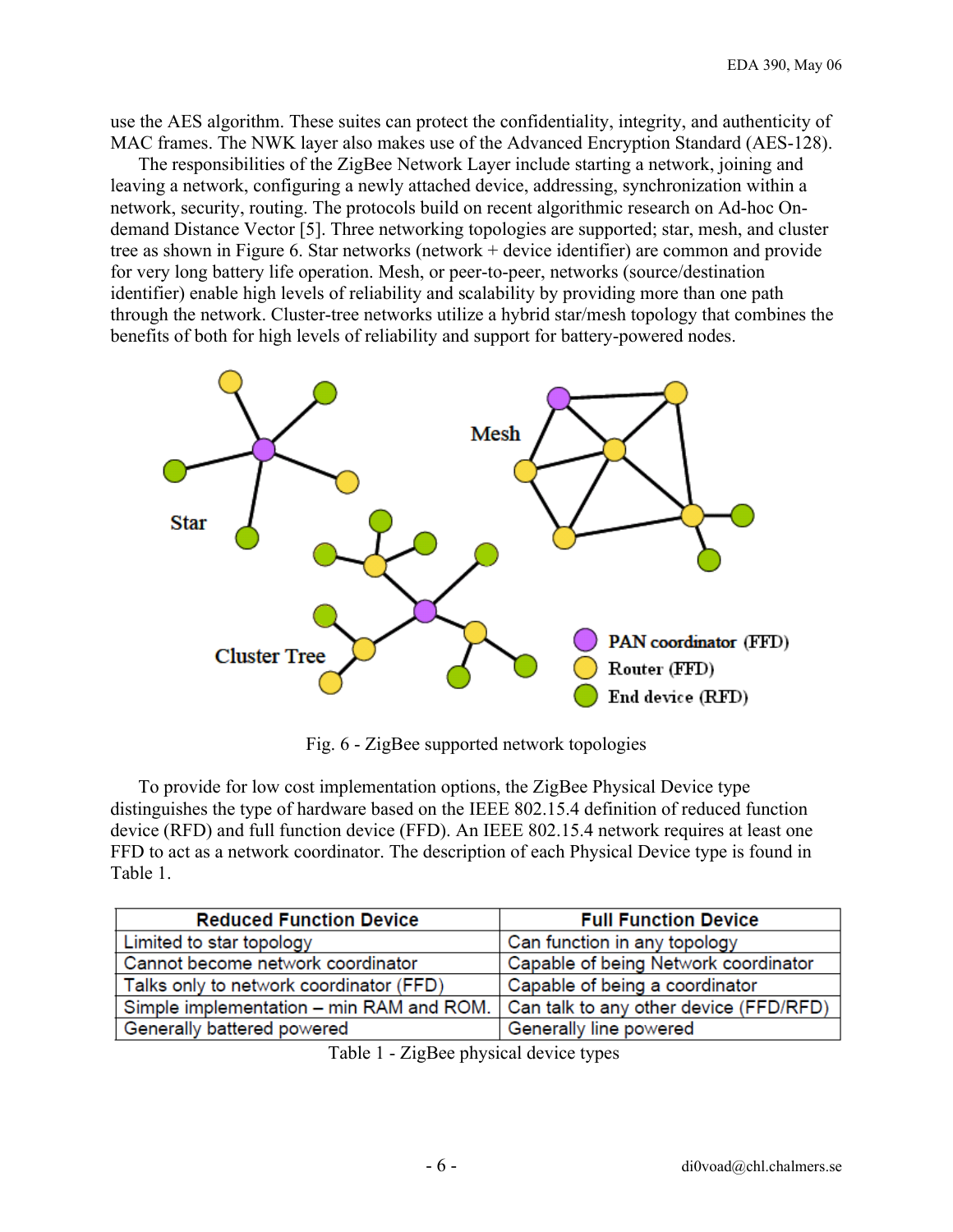ZigBee RFDs are generally battery powered. RFDs can search for available networks, transfer data from its application as necessary, determine whether data is pending, request data from the network coordinator, and sleep for extended periods of time to reduce battery consumption. RFDs can only talk to an FFD, a device with sufficient system resources for network routing. The FFD can serve as a network coordinator, a link coordinator or as just another communications device. Any FFD can talk to other FFD and RFDs. FFDs discover other FFDs and RFDs to establish communications, and are typically line powered.

The ZigBee Logical Device type distinguishes the Physical Device types (RFD or FFD) deployed in a specific ZigBee network. The Logical Device types are ZigBee Coordinators, ZigBee Routers and ZigBee End Devices.

| The ZigBee Network Coordinator                                                                                                                                                                                 | The ZigBee Leaf Node                                                                                                                                                                                                                                                           |
|----------------------------------------------------------------------------------------------------------------------------------------------------------------------------------------------------------------|--------------------------------------------------------------------------------------------------------------------------------------------------------------------------------------------------------------------------------------------------------------------------------|
| • Sets up a network<br>• Transmits network beacons<br>• Manages network nodes<br>• Stores network node information<br>•Routes messages between paired<br>nodes<br>• Typically operates in the receive<br>state | •Designed for battery powered or high energy<br>savings<br>• Searches for available networks<br>• Transfers data from its application as necessary<br>• Determines whether data is pending<br>• Requests data from the network coordinator<br>• Can sleep for extended periods |

Table 2 - ZigBee logical device functions

ZigBee application device types distinguish the type of device from an end-user perspective as specified by the Application Profiles Layer (APL) as seen in Fig. 7. ZigBee's self-forming and self-healing mesh network architecture permits data and control messages to be passed from one node to other node via multiple paths. This feature extends the range of the network and improves data reliability.

ZigBee Application Profile Layer consists of the Application Profile Support (APS) sublayer, the ZigBee Device Object (ZDO) and the manufacturer-defined application objects. The responsibilities of the APS sub-layer include maintaining tables for binding, which is the ability to match two devices together based on their services and their needs, and forwarding messages between bound devices. Another responsibility of the APS sub-layer is discovery, which is the ability to determine which other devices are operating in the personal operating space of a device. The responsibilities of the ZDO include defining the role of the device within the network (e.g., ZigBee coordinator or end device), initiating and/or responding to binding requests and establishing a secure relationship between network devices. The application objects that are "vendor-defined" implement the actual applications according to the ZigBee-defined application descriptions.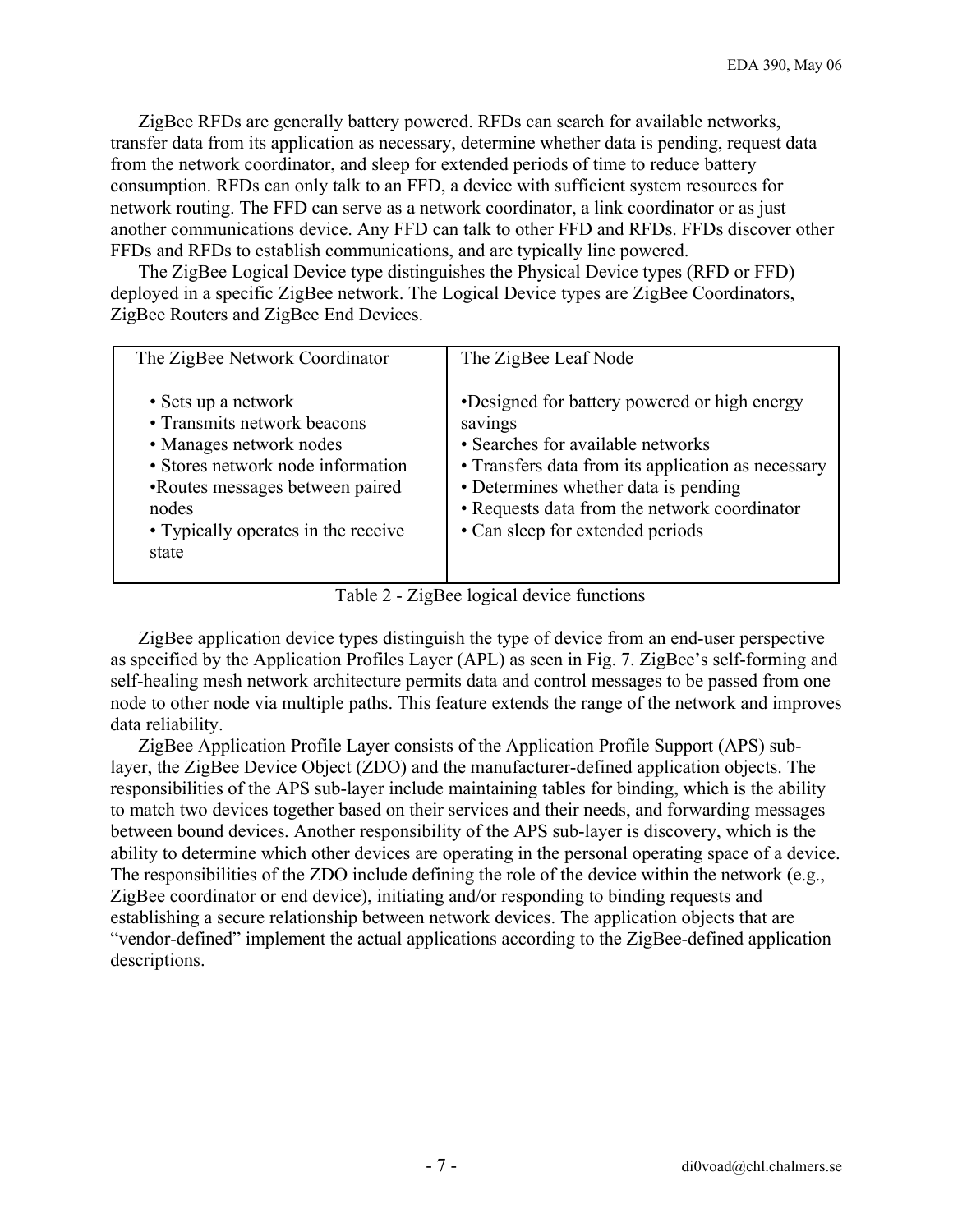![](_page_7_Figure_1.jpeg)

Fig. 7 - ZigBee stack

# **8. Application Development procedure**

Developing user applications or extending MAC features like protocol implementation and network support is usually done with help of various development kits. The kits typically consist of a microcontroller on a board which connects to an computer, some switches/LEDs and other peripherals. The transceiver is connected to the board in form of a self contained radio module. As low system cost is the main issue, developers are integrating microcontrollers into transceivers with direct memory access (for cycle reduction and thus power reduction). The MCUs are usually 8-bit with integrated features like A/D converters and such. The MCU memory size varies as well. In this system-on-chip model a compatible test board directly connects to a computer. For rapid application development a costly ZigBee stack can be added the kit. Microchip™ distributes a software stack for ZigBee free of charge without the security layer though. Various ZigBee-related computer development supportive software exists such as network sniffers, visual analyzers, IDEs and Application Profile constructors. Different reference designs, sample code and PCB layouts are also available.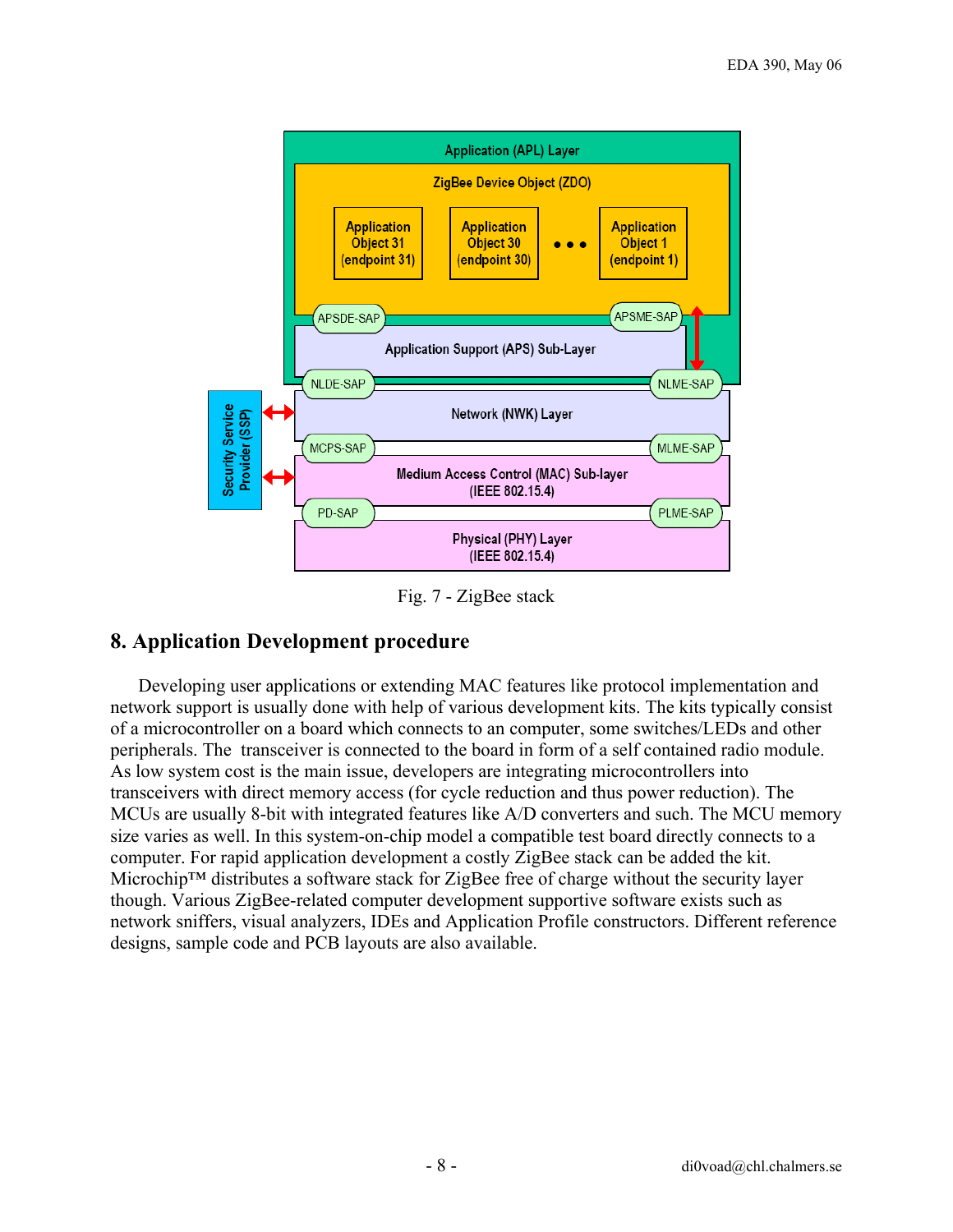# **9. ZigBee Applications**

ZigBee networks handle multiple traffic types with their own unique characteristics, including periodic data, intermittent data, and repetitive low latency data. The characteristics of each are as follows:

• **Periodic data** – application defined rate (e.g. wireless sensor or meter). Data is typically handled using a beaconing system whereby the sensor wakes up at a set time and checks for the beacon from the PAN coordinator, it then requests to joint the network. If the coordinator accepts it, data is passed by the sensor before it goes to sleep again. This capability provides for very low duty cycles.

• **Intermittent data** – either application or external stimulus defined rate (e.g. Wireless light switch). Data can be handled in a beaconless system or disconnected. In disconnected operation, the device will only attach to the network when communications is required thus saving considerable energy.

• **Repetitive low latency data** – Allocations of time slots. (e.g. medical alerts and security systems). These applications may use the guaranteed time slot (GTS) capability when timeliness and critical data passage is required. GTS is a method of QoS that allows each device a specific duration of time as defined by the PAN coordinator in the Superframe to do whatever it requires without contention or latency.

ZigBee networks are primarily intended for low duty cycle sensor networks  $\left( \langle 1\% \rangle$ . A new network node may be recognized and associated in about 30 ms. Waking up a sleeping node, accessing a channel and transmitting data takes about 15 ms respectively. ZigBee applications benefit from the ability to quickly attach information, detach, and go to deep sleep. These procedures occur much faster than with a Bluetooth technology.

![](_page_8_Figure_7.jpeg)

Fig. 8 - ZigBee Applications overview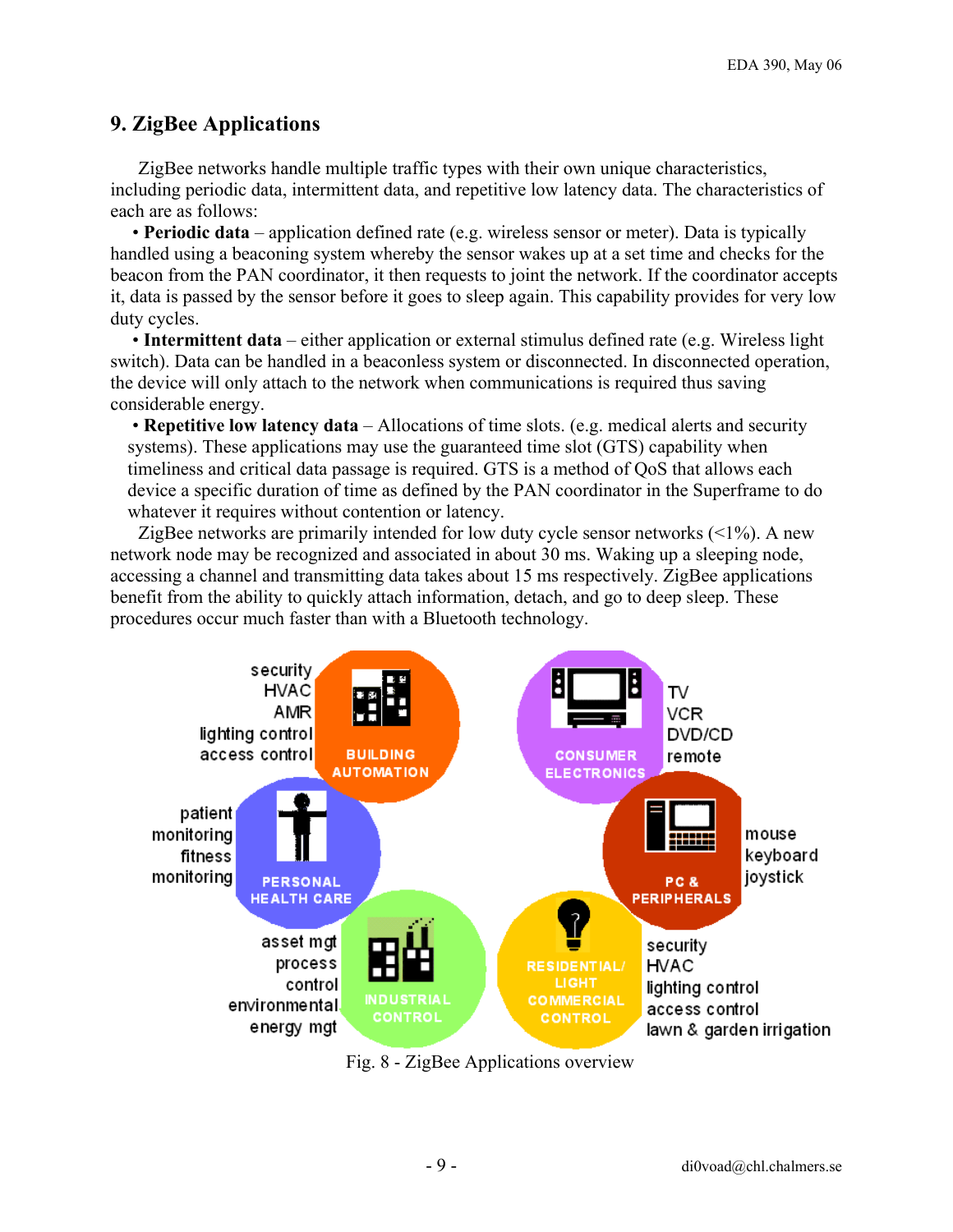Some examples where short-range, low-data, cheap wireless networks can be used are:

- Automatic Meter Reading provides the usage statistics for Power Management and Energy Conservation whether it is electric, natural gas, water or other utilities.
- Controlling the environment in HVAC systems. Lighting, temperature and other building controls help save utility usage and maintenance costs. Wireless monitoring and control systems remove expensive installation costs where wiring is difficult, extensive or part of a retrofit design.
- ZigBee network can help in collecting the information necessary for an effective Inventory and Logistics Management. In fleet management, vehicles can automatically transmit logged information or receive updates when inside the fleet yard.
- Various control and automation scenarios are possible both for homes and industries using cheap wireless communication including security systems and access control.

## **10. Discussion**

This area of wireless networks is tough for the engineers since the specification is everchanging and as the pervasiveness grows a true comprehension of the communication paths will be difficult.

Currently the interoperability between ZigBee implementations is an issue. There are no standards governing mesh networks. Bridges must be constructed between the different mesh networks or one also could hold on to one mesh vendor.

There is no efficient data broadcasting protocol for ZigBee networks. It is needed to prune out redundant retransmissions since ZigBee uses a best effort flooding based broadcasting mechanism in which every node forwards each broadcast message they receive. The also missing multicasting protocol for ZigBee networks will be probably developed after a successful broadcasting protocol.

Many positive factors are driving the market growth for ZigBee. There are new solutions in the automobile industry, health care, homeland security, manufacturing, and asset management. New opportunities both for systems integrators and network engineers will appear. It has been predicted that the market for low-power, low-cost radio frequency integrated circuits will grow to 730 million units by 2007 or \$4.8B where ZigBee by will be accounted for \$1.7B. By 2009 it is expected that 150 million devices will be taking advantage of the ZigBee.